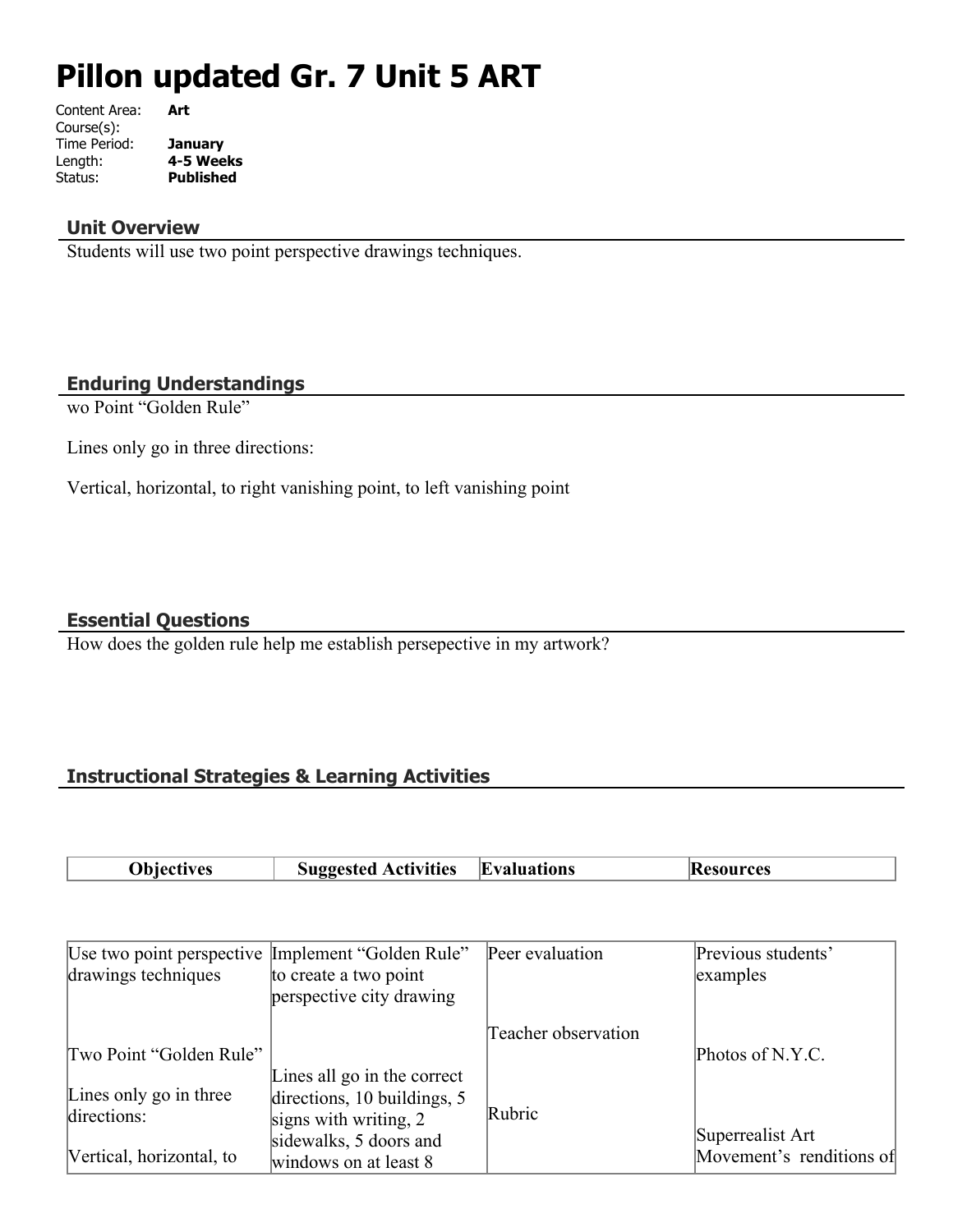| right vanishing point, to<br>left vanishing point | buildings, texture on at least<br>one building.                                      | cities                                           |
|---------------------------------------------------|--------------------------------------------------------------------------------------|--------------------------------------------------|
|                                                   | Creative embellishments<br>welcome, such as <i>design</i><br>the new Twin Towers, or | Study of Light and Form,<br>by artist Jack Nixon |
|                                                   | city under alien attack.                                                             | Powerpoint about two<br>point perspective        |

# **Integration of Career Readiness, Life Literacies and Key Skills**

Students continue to explore skills used in designing architecture.

| TECH.9.4.8.CI.4      | Explore the role of creativity and innovation in career pathways and industries.                                                                    |
|----------------------|-----------------------------------------------------------------------------------------------------------------------------------------------------|
|                      | Multiple solutions often exist to solve a problem.                                                                                                  |
| <b>TECH.9.4.8.CI</b> | Creativity and Innovation                                                                                                                           |
| TECH.9.4.8.Cl.3      | Examine challenges that may exist in the adoption of new ideas (e.g., 2.1.8.SSH,<br>6.1.8. Civics PD. 2).                                           |
| WRK.9.2.8.CAP.2      | Develop a plan that includes information about career areas of interest.                                                                            |
|                      | An essential aspect of problem solving is being able to self-reflect on why possible<br>solutions for solving problems were or were not successful. |

# **Technology and Design Integration**

Students will interact with the unit using the Smartboard.

# **Interdisciplinary Connections**

| LA.SL.4.1  | Engage effectively in a range of collaborative discussions (one-on-one, in groups, and<br>teacher-led) with diverse partners on grade 4 topics and texts, building on others' ideas<br>and expressing their own clearly. |
|------------|--------------------------------------------------------------------------------------------------------------------------------------------------------------------------------------------------------------------------|
| MA.7.G.B.5 | Use facts about supplementary, complementary, vertical, and adjacent angles in a multi-<br>step problem to write and solve simple equations for an unknown angle in a figure.                                            |
| MA.7.RP.A  | Analyze proportional relationships and use them to solve real-world and mathematical<br>problems.                                                                                                                        |
| LA.L.4.1   | Demonstrate command of the conventions of standard English grammar and usage when<br>writing or speaking.                                                                                                                |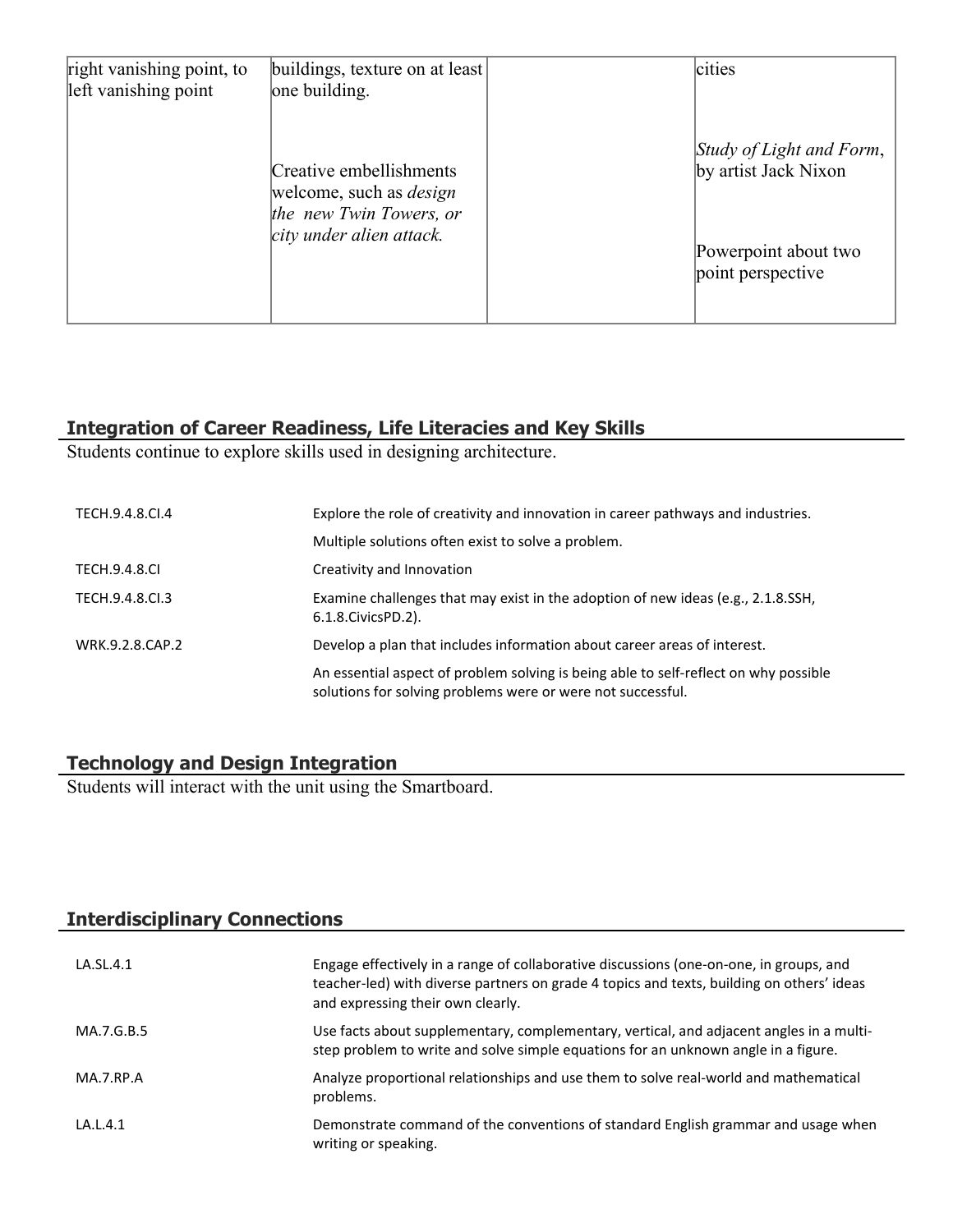#### **Differentiation**

- Understand that gifted students, just like all students, come to school to learn and be challenged.
- Pre-assess your students. Find out their areas of strength as well as those areas you may need to address before students move on.
- Consider grouping gifted students together for at least part of the school day.
- Plan for differentiation. Consider pre-assessments, extension activities, and compacting the curriculum.
- Use phrases like "You've shown you don't need more practice" or "You need more practice" instead of words like "qualify" or "eligible" when referring to extension work.
- Encourage high-ability students to take on challenges. Because they're often used to getting good grades, gifted students may be risk averse.

#### **Definitions of Differentiation Components**:

- o Content the specific information that is to be taught in the lesson/unit/course of instruction.
- o Process how the student will acquire the content information.
- o Product how the student will demonstrate understanding of the content.
- o Learning Environment the environment where learning is taking place including physical location and/or student grouping

#### **Differentiation occurring in this unit:**

Personal choice differentiates the creation of the artwork.

#### For Gifted:

Encourage students to explore concepts in depth and encourage independent studies or investigations. Use thematic instruction to connect learning across the curriculum. Encourage creative expression and thinking by allowing students to choose how to approach a problem or assignment. Expand students' time for free reading. Invite students to explore different points of view on a topic of study and compare the two. Provide learning centers where students are in charge of their learning. Brainstorm with gifted children on what types of projects they would like to explore to extend what they're learning in the classroom. Determine where students' interests lie and capitalize on their inquisitiveness. Refrain from having them complete more work in the same manner. Employ differentiated curriculum to keep interest high. Avoid drill and practice activities. Ask students' higher level questions that require students to look into causes, experiences, and facts to draw a conclusion or make connections to other areas of learning. If possible, compact curriculum to allow gifted students to move more quickly through the material. Encourage students to make transformations- use a common task or item in a different way. From

http://www.bsu.edu/web/lshasky/Forms/Interventions/Gifted.pdf

## **Modifications & Accommodations**

IEP and 504 accommodations as required.

Refer to QSAC EXCEL SMALL SPED ACCOMMOCATIONS spreadsheet in this discipline.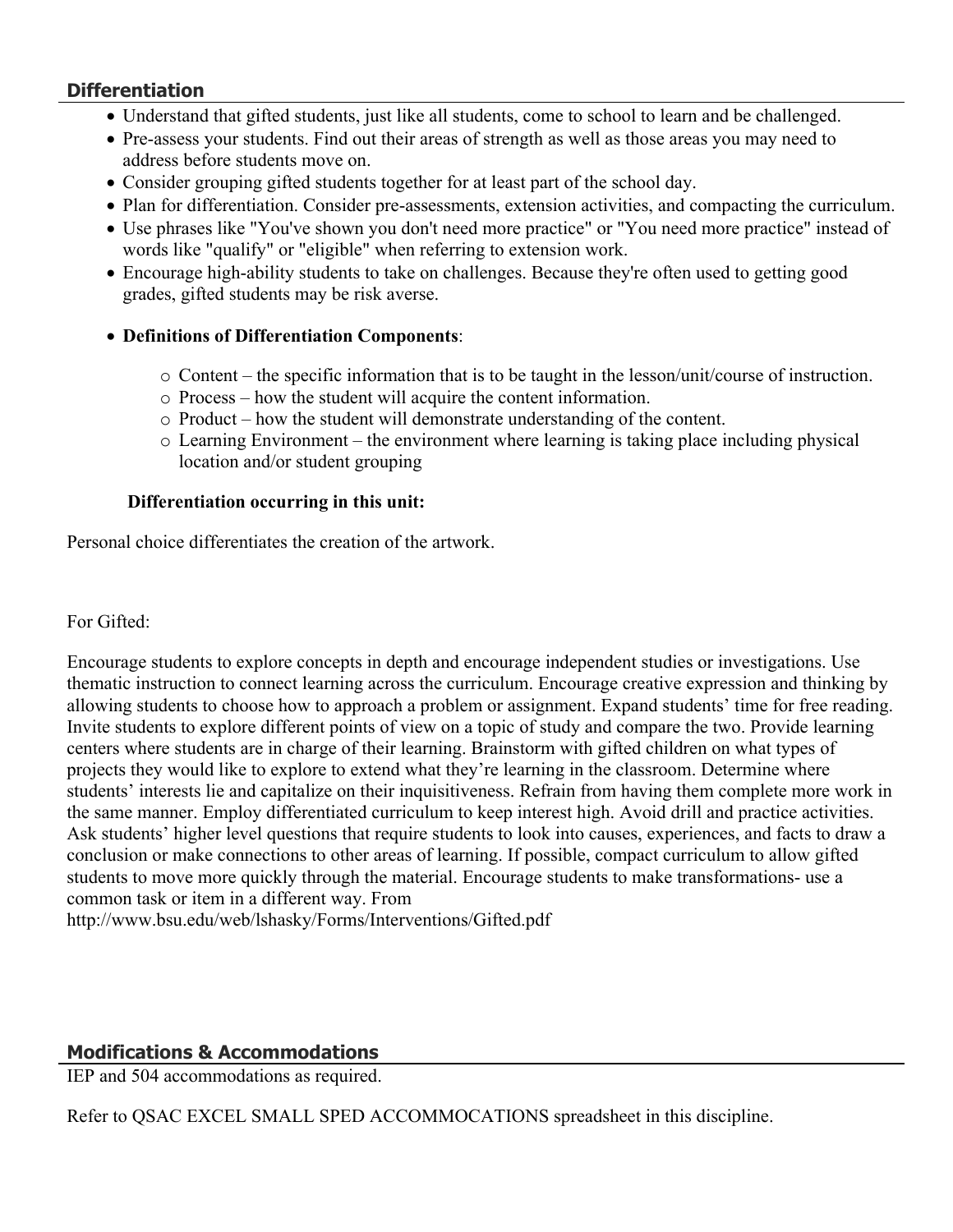#### **Benchmark Assessments**

**Benchmark Assessments** are given periodically (e.g., at the end of every quarter or as frequently as once per month) throughout a school year to establish baseline achievement data and measure progress toward a standard or set of academic standards and goals.

#### **Schoolwide Benchmark assessments:**

Aimsweb benchmarks 3X a year

Linkit Benchmarks 3X a year

DRA

#### **Additional Benchmarks used in this unit:**

Teacher record of growth when using medium

## **Formative Assessments**

Assessment allows both instructor and student to monitor progress towards achieving learning objectives, and can be approached in a variety of ways. **Formative assessment** refers to tools that identify misconceptions, struggles, and learning gaps along the way and assess how to close those gaps. It includes effective tools for helping to shape learning, and can even bolster students' abilities to take ownership of their learning when they understand that the goal is to improve learning, not apply final marks (Trumbull and Lash, 2013). It can include students assessing themselves, peers, or even the instructor, through writing, quizzes, conversation, and more. In short, formative assessment occurs throughout a class or course, and seeks to improve student achievement of learning objectives through approaches that can support specific student needs (Theal and Franklin, 2010, p. 151).

#### **Formative Assessments used in this unit:**

**Discussion** 

Teacher observation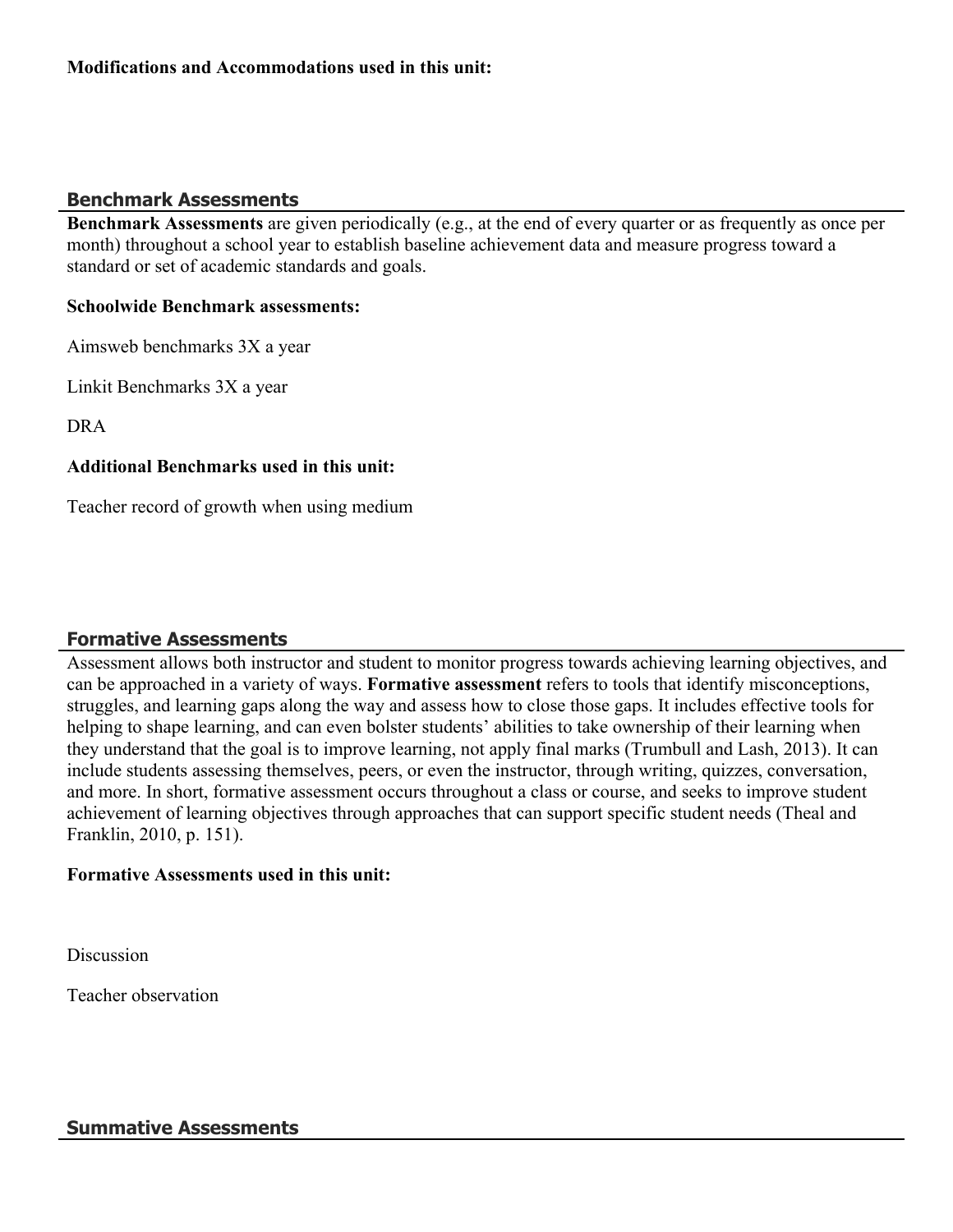**summative assessments** evaluate student learning, knowledge, proficiency, or success at the conclusion of an instructional period, like a unit, course, or program. Summative assessments are almost always formally graded and often heavily weighted (though they do not need to be). Summative assessment can be used to great effect in conjunction and alignment with formative assessment, and instructors can consider a variety of ways to combine these approaches.

#### **Summative assessments for this unit:**

Peer evaluation

Teacher observation

Rubric

# **Instructional Materials**

Previous students' examples

Photos of N.Y.C.

Superrealist Art Movement's renditions of cities

*Study of Light and Form*, by artist Jack Nixon

Powerpoint about two point perspective

#### **Standards**

| VPA.1.1.8       | All students will demonstrate an understanding of the elements and principles that govern<br>the creation of works of art in dance, music, theatre, and visual art.                                                                                                                                                                                                 |
|-----------------|---------------------------------------------------------------------------------------------------------------------------------------------------------------------------------------------------------------------------------------------------------------------------------------------------------------------------------------------------------------------|
| VPA.1.1.8.D.CS1 | Art is a universal language. Visual communication through art crosses cultural and<br>language barriers throughout time.                                                                                                                                                                                                                                            |
| VPA.1.1.8.D.CS2 | The study of masterworks of art from diverse cultures and different historical eras assists<br>in understanding specific cultures.                                                                                                                                                                                                                                  |
| VPA.1.1.8.D.2   | Compare and contrast various masterworks of art from diverse cultures, and identify<br>elements of the works that relate to specific cultural heritages.                                                                                                                                                                                                            |
| VPA.1.3.8.D.CS1 | The creation of art is driven by the principles of balance, harmony, unity, emphasis,<br>proportion, and rhythm/movement.                                                                                                                                                                                                                                           |
| VPA.1.3.8.D.1   | Incorporate various art elements and the principles of balance, harmony, unity, emphasis,<br>proportion, and rhythm/movement in the creation of two- and three- dimensional<br>artworks, using a broad array of art media and art mediums to enhance the expression of<br>creative ideas (e.g., perspective, implied space, illusionary depth, value, and pattern). |